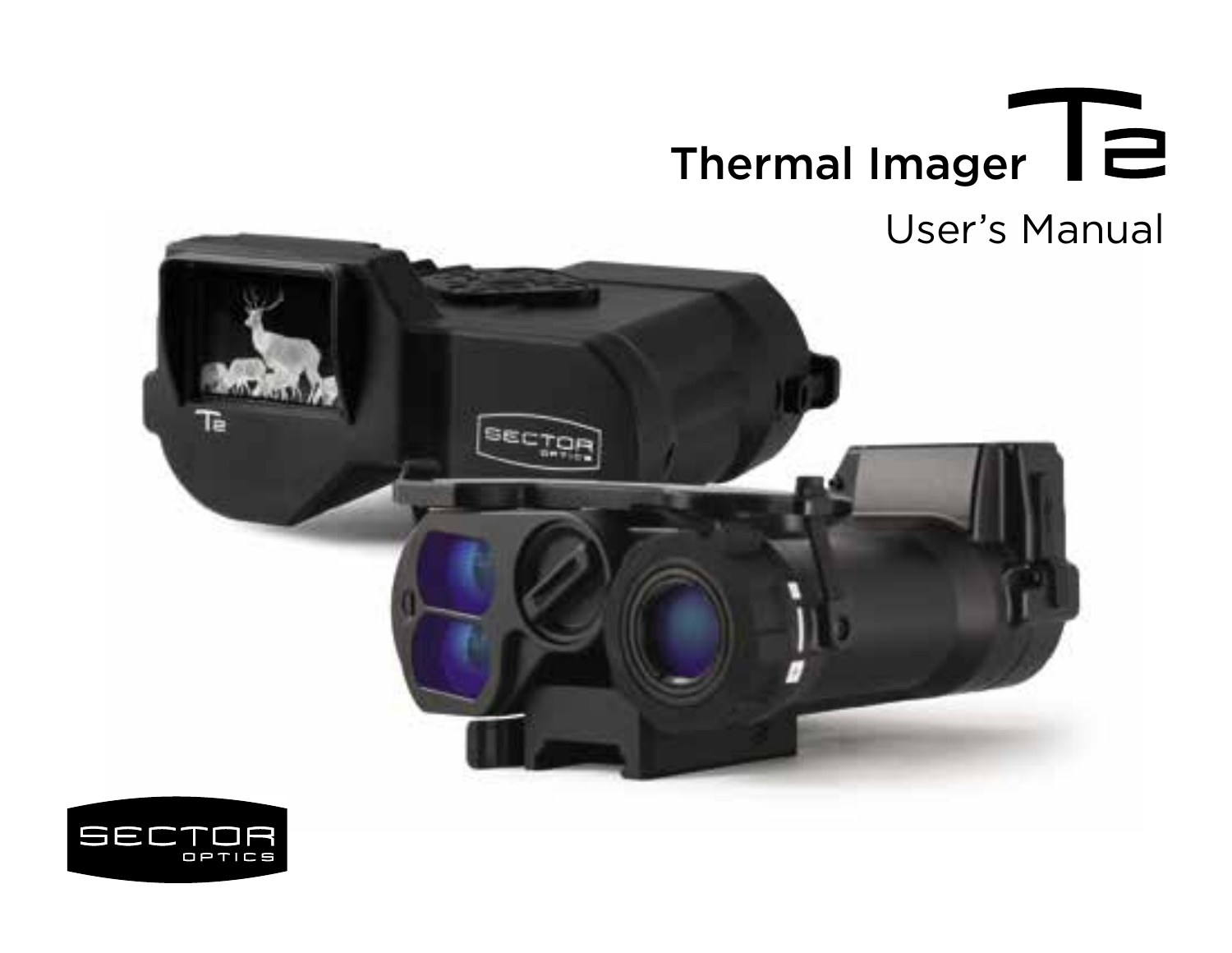## **KIT CONTENTS**

T2 Imager/Scope .50" hex key USB-C cable Remote LRF trigger

CR123 batteries (4)

## **SPECIFICATIONS**

| <b>Size</b>                 | 108mm x 49mm x 96mm                                                                               |  |
|-----------------------------|---------------------------------------------------------------------------------------------------|--|
| Weight                      | 400g without battery                                                                              |  |
| Zoom                        | 3-8x continuous optical zoom w/ auto<br>focus adjustment                                          |  |
| Field-of-View               | from $18.7^\circ$ to $7^\circ$                                                                    |  |
| Min. Focus Dist.            | 2 meters                                                                                          |  |
| <b>LRF Ranging Distance</b> | 20 - 1,000 meters                                                                                 |  |
| <b>Focus</b>                | Focus free                                                                                        |  |
| <b>Spectral Range</b>       | 8-14 micron                                                                                       |  |
| Power                       | (2) CR123, 3V (8+ hrs)<br>(2) RCR123 rechargable, 3V (8+ hrs)<br>(1) 18650 rechargeable (10+ hrs) |  |
| <b>Resolution</b>           | 160 x 120 pixels FLIR Lepton                                                                      |  |
| <b>Display</b>              | 38mm color OLED                                                                                   |  |
| <b>Operating Temp.</b>      | $-10^\circ$ to $+45^\circ$ C                                                                      |  |
| <b>Frame Rate/Shutter</b>   | 9Hz w/ shutter                                                                                    |  |
| Laser                       | Class 1905nm                                                                                      |  |
| Environmental               | <b>IP66</b>                                                                                       |  |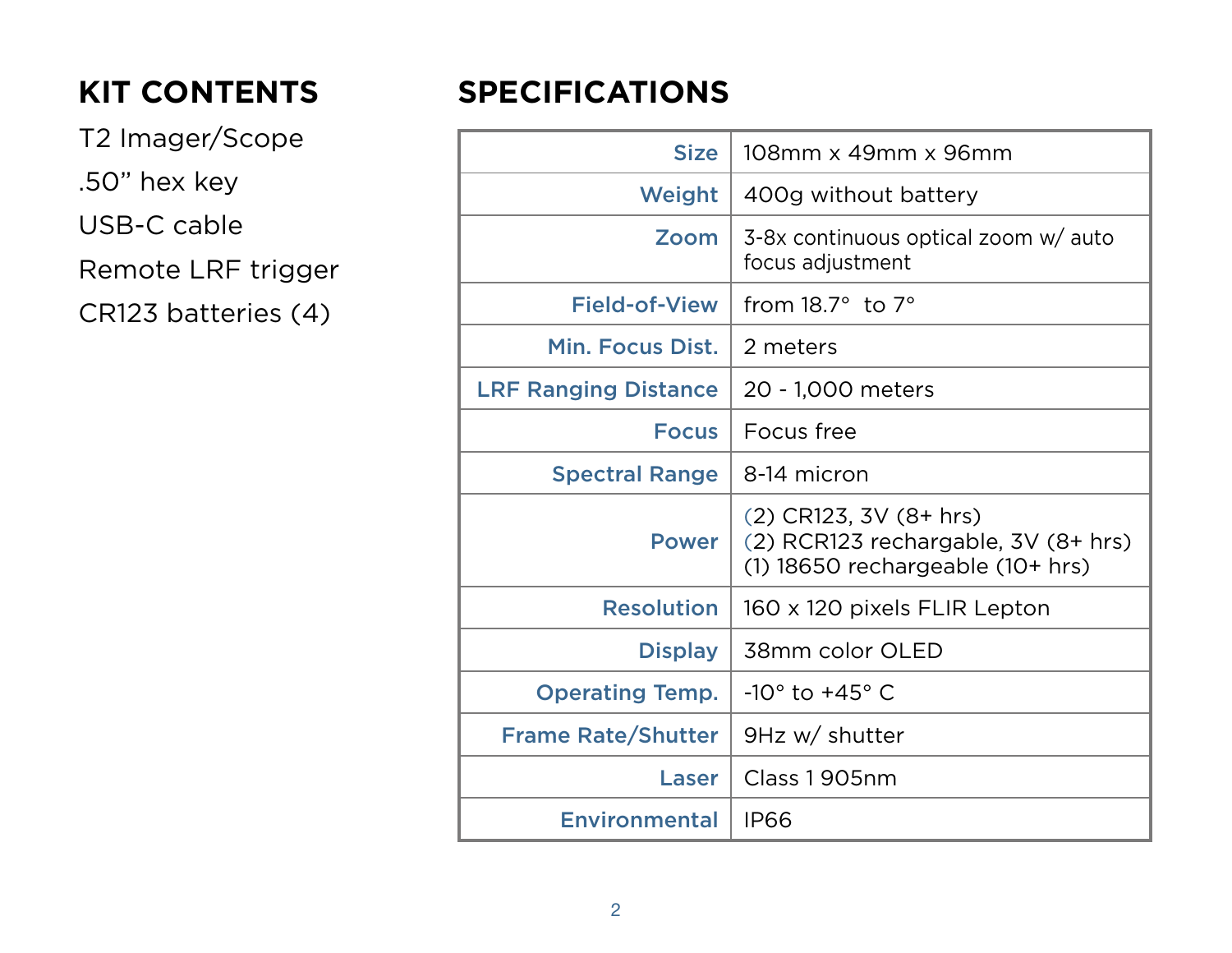## **CONNECTING**

To connect to G1, use the provided USB cable and insert into bottom port on T2 as shown.

## **MOUNTING**

To adjust rail mount clamp tension:

- 1. Loosen small set screw on bottom of mount using 0.050" hex key
- 2. Open clamp and install onto rail
- 3. Close clamp
- 4. Adjusted slotted side screw until desired clamp tension is achieved
- 5. Open clamp and remove from rail
- 6. Tighten set screw





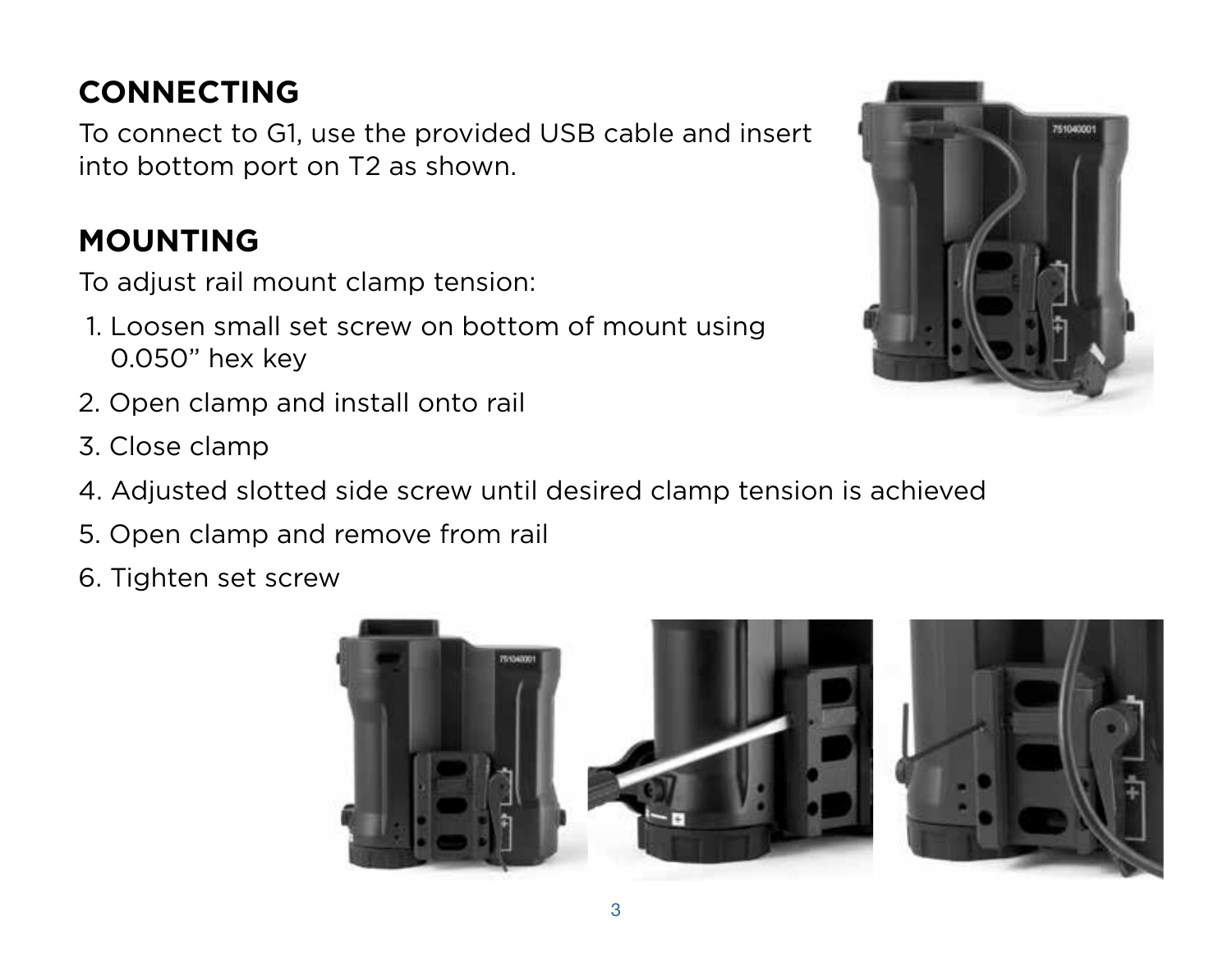## **INSTALLING BATTERIES**

The T2 uses these battery types: (2) CR123 (non-rechargeable),\* (2) RCR123 (rechargeable),\* or (1) 18650 rechargeable.

*\*DO NOT mix rechargeable and non-rechargeable batteries*

- 1. Unscrew and remove the battery cap.
- 2. Insert the supplied non-rechargeable CR123 batteries into the unit as shown.
- 3. If an 18650 battery is used, remove and save the white sleeve from the T2 battery compartment. The 18650 battery inserts directly into the battery compartment.
- 4. Tighten the battery cap.
- 5. The T2 is setup by default to work with the supplied non-rechargeable CR123 batteries. If other battery types are used, see: SETTING CORRECT BATTERY TYPE on page 7.

## **INSTALL LRF REMOTE TRIGGER**

If desired, connect the remote LRF trigger to the T2 USB port as shown. The trigger includes a velcro strip to mount the trigger where desired.

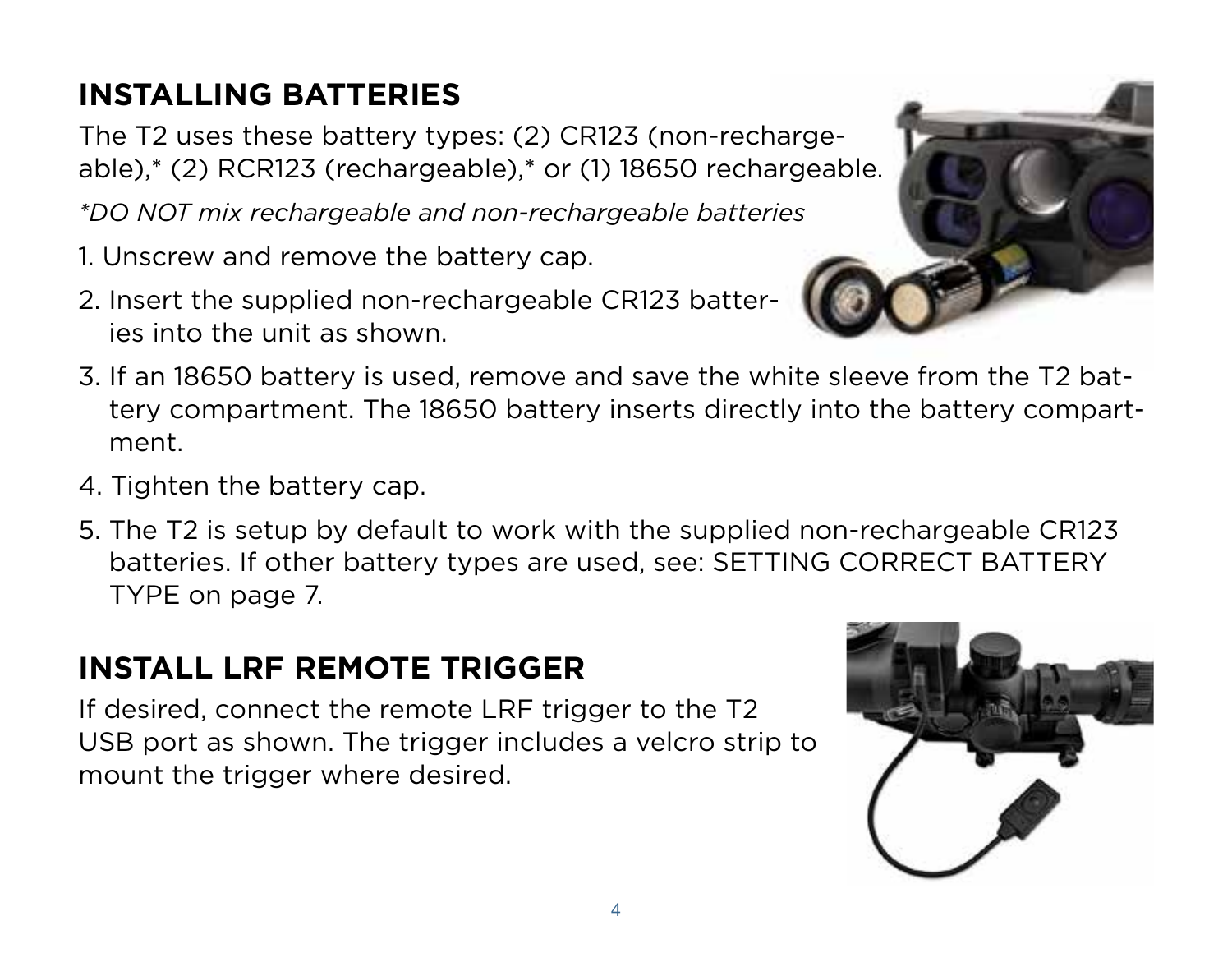### **BUTTON FUNCTION OVERVIEW: OPERATIONS**



*(SP) Short Press: Quick momentary press (HOLD) Hold: Press and hold button (MP) Medium Press: Press 1-2 seconds*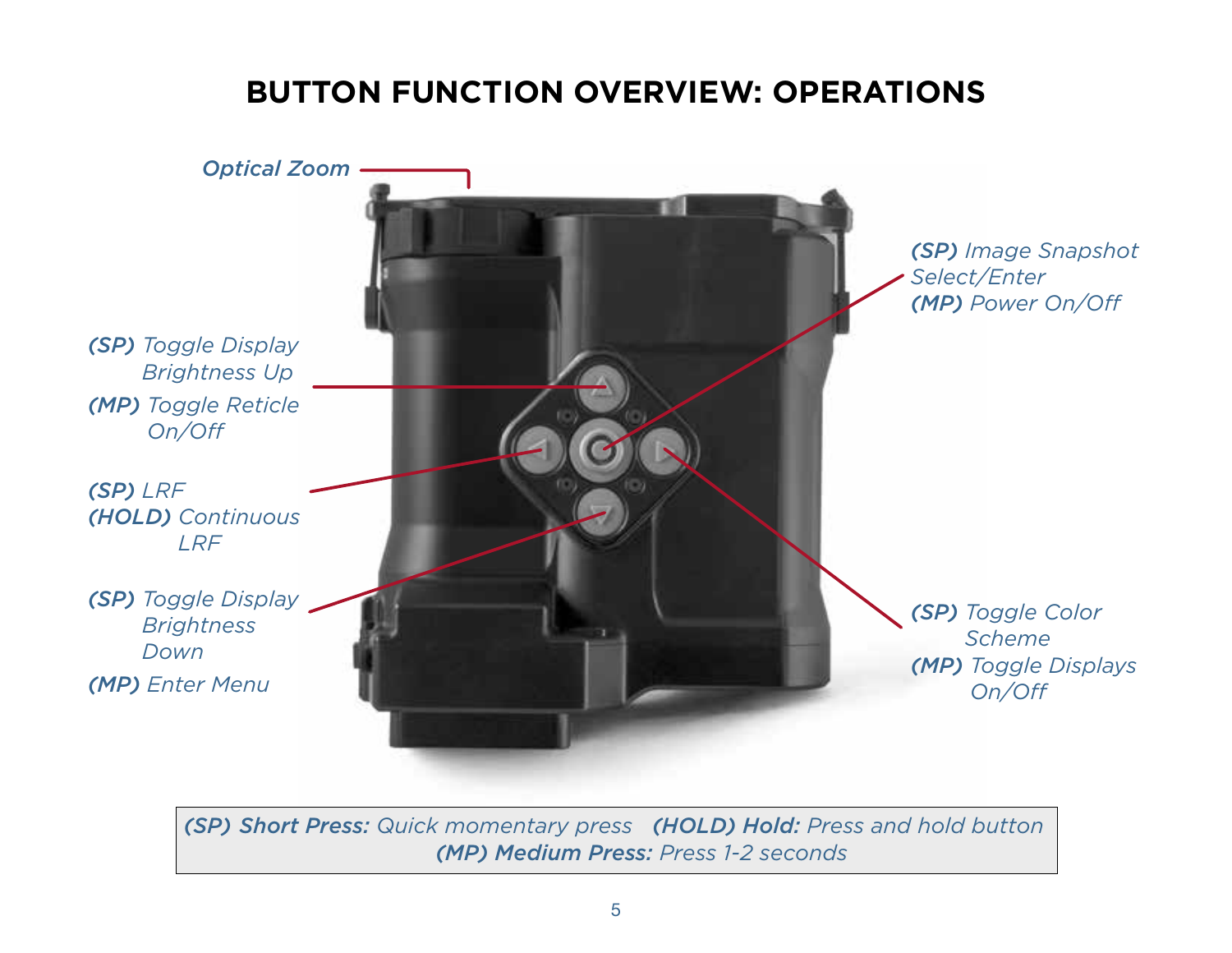## **SETTING CORRECT BATTERY TYPE**

The T2 has been configured to operate with the supplied CR-123 batteries. However, the T2 can also operate on rechargeable CR-123 batteries or single 18650 battery. The battery type used must be selected or the battery life indicator will not be accurate. Battery type is displayed on the splash screen at each power on. To change the battery type, first power the T2 off. Press and hold ANY button and then the power button during power on until the battery selection menu appears. Select the desired battery type and then click 'Exit.' Confirmation of battery type selected appears on the splash screen during next power on.

#### Press the POWER button for 1-2 seconds to power ON. A splash screen will appear followed by the thermal display. Press the POWER button again for 1-2 seconds to power the T2 off. Replace the T2 lens cover when not in use.

**POWER ON T2**



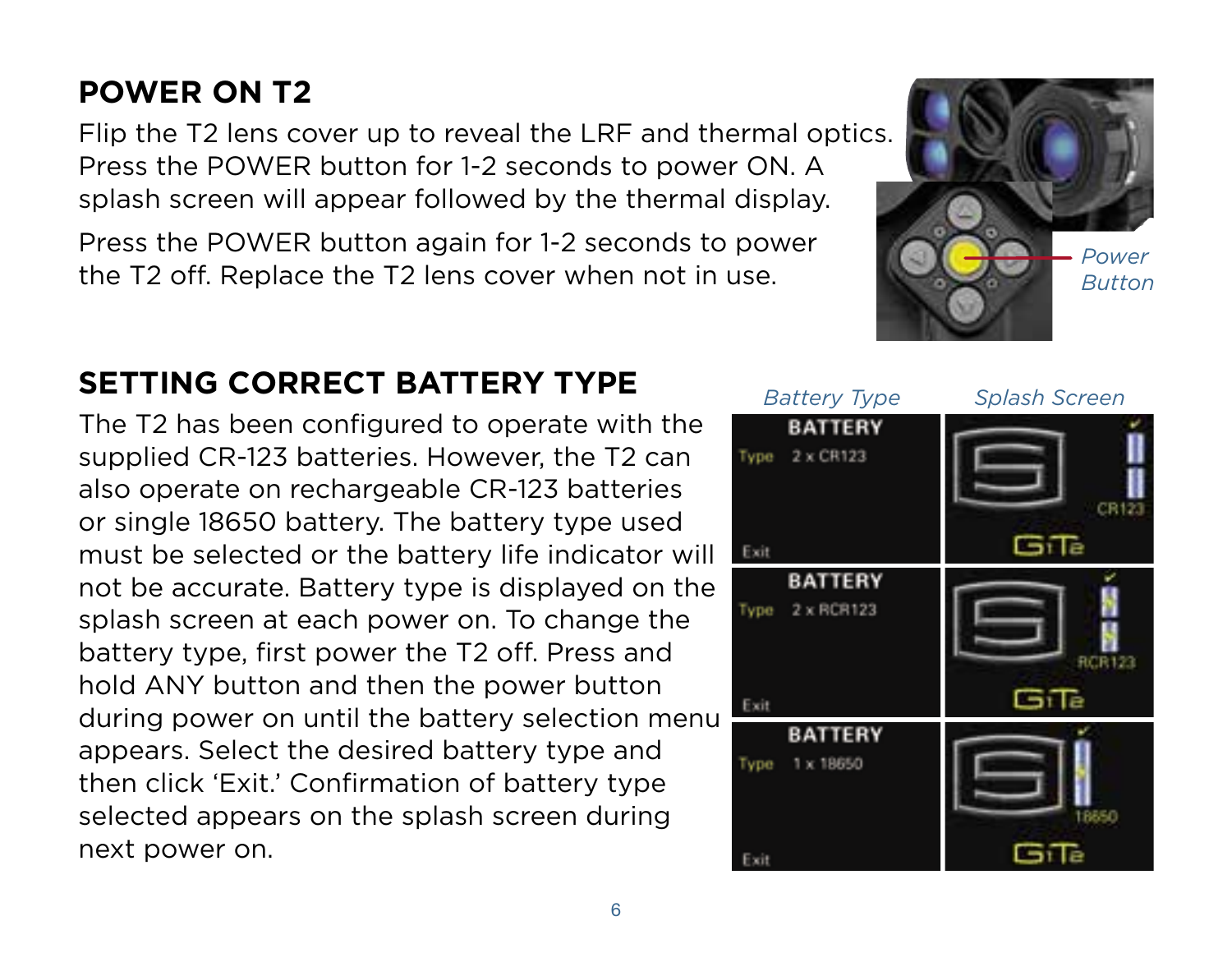## **LASER RANGING**

The T2 laser rangefinder is activated by quickly depressing the REMOTE TRIGGER or the LEFT ARROW button. The rangefinder will display **'---'** until a valid range is returned. The T2 will continue to range while the REMOTE TRIGGER or LEFT ARROW button is pressed.

Range data is presented in the T2 display. If a target is outside of this range or no reflection is present, the display presents **'---'** indicating it is ranging but no target is detected. Distance units can be selected in System Menu.

### **SET SCREEN BRIGHTNESS AND TOGGLE DISPLAYS**

Press UP or DOWN arrows to toggle between 6 brightness settings: 100 > 80 > 60 > 40 > 20 > min



The setting is shown on the screen for 2 seconds after brightness is selected.

Press and hold RIGHT ARROW for 1-2 seconds to toggle the G1 (if connected) and T2 screens off/on options: G1&T2(on) - default; G1(off)T2(on); G1(on)T2(off).

Screen Brightness Levels









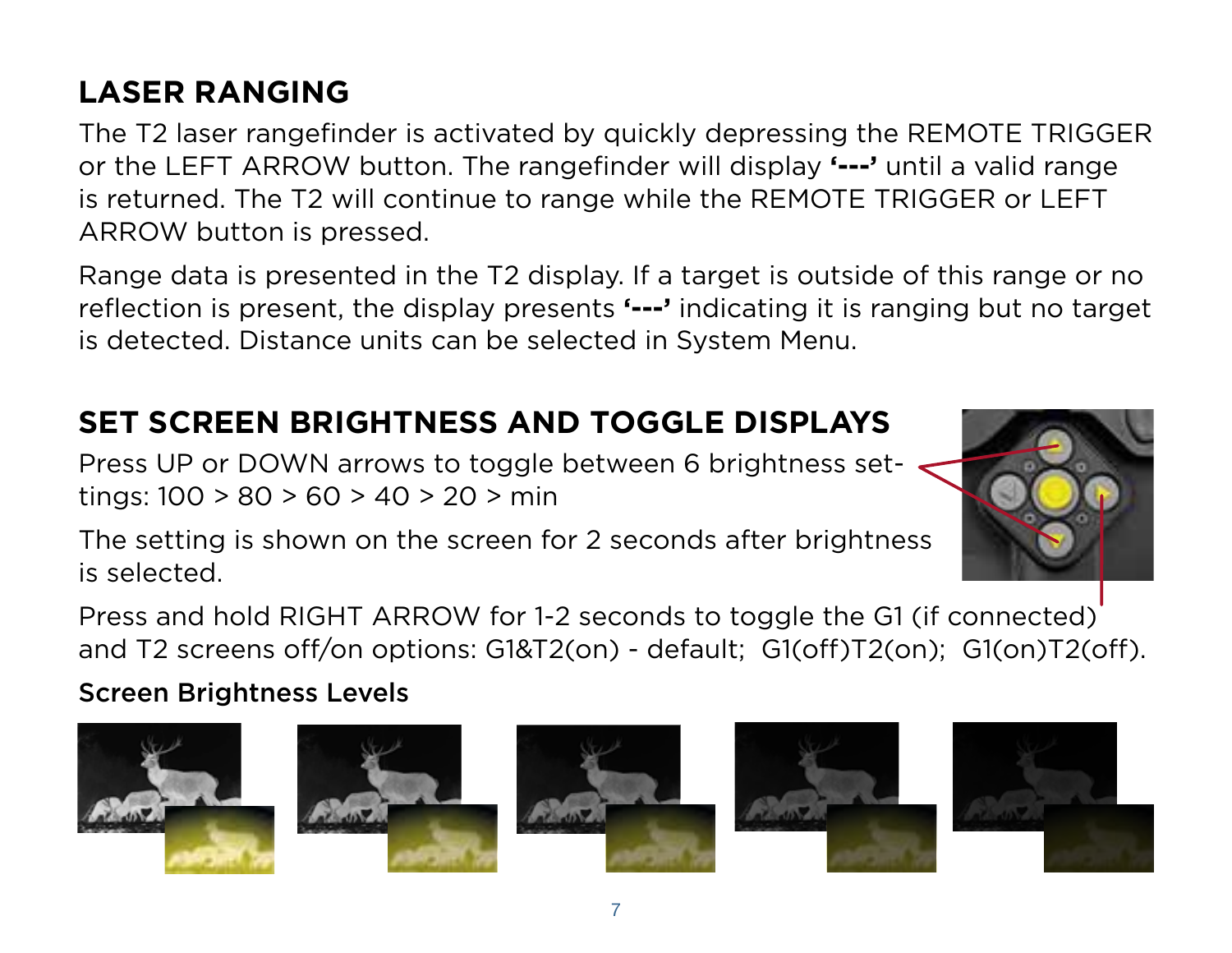## **OPTICAL ZOOM CONTROL**

The T2 has 3-8x optical zoom control. Turn the lens clockwise to reduce image zoom and counter-clockwise to increase image zoom. A zoom indicator is shown on the T2 display.

## **COLOR MODE SELECTION**

The T2 display has 4 color modes (the G1 internal display isn't affected). Quickly depress the RIGHT ARROW to cycle through the color modes until the desired mode is displayed.

MODE 1: Grayscale – white-hot MODE 3: Green only MODE 2: Grayscale - black-hot MODE 4: Color

#### **SCREENSHOTS**

The T2 captures screen snapshots when the POWER BUTTON is pressed quickly. The T2 can store up to 100 screenshots. Older screenshots are overwritten when additional shots are taken.

Screenshots can be reviewed in the T2 menu or downloaded to a PC/MAC as instructed on page 14.

8



*Power Button Short Press*





*Zoom Indicator*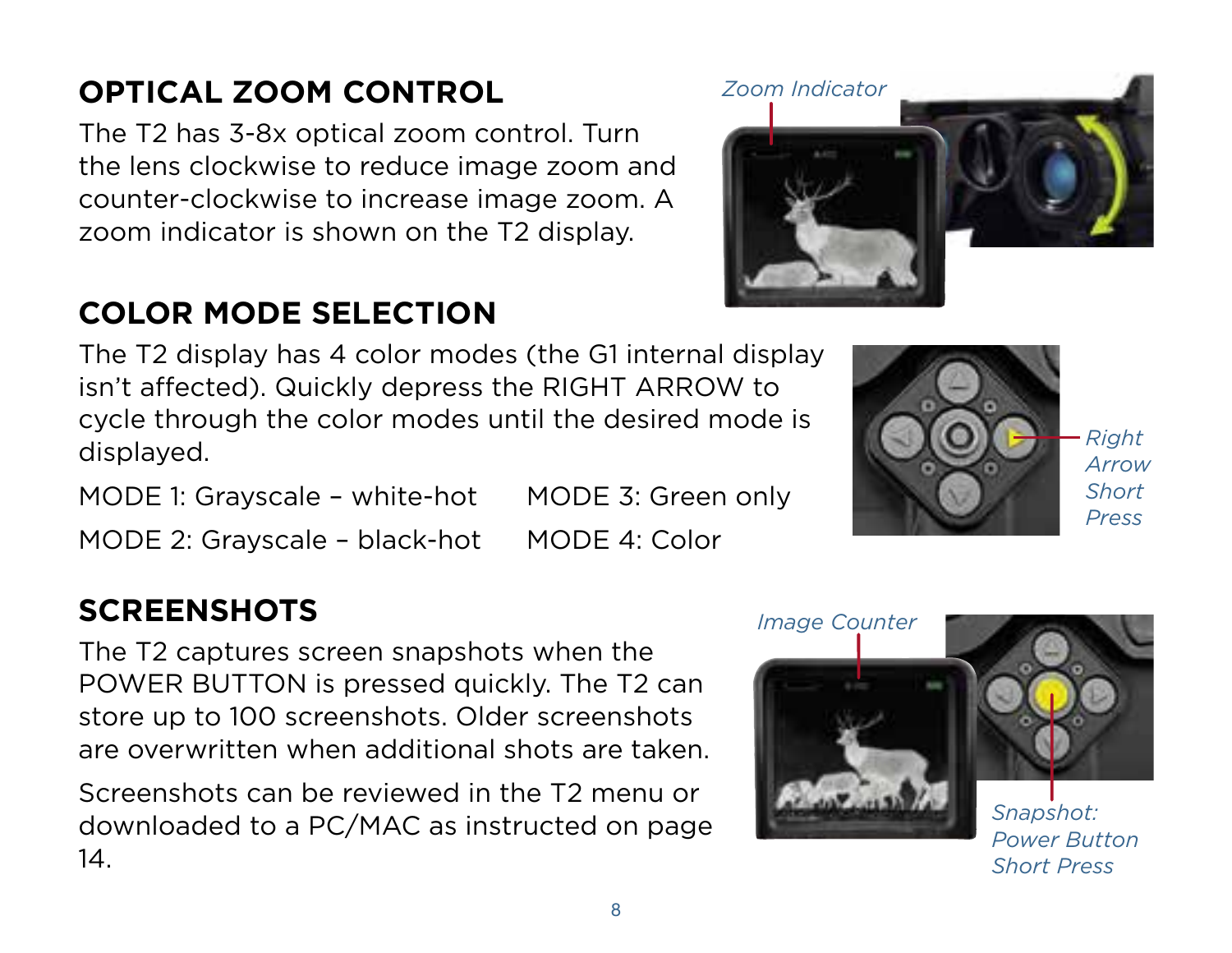## **TOGGLE T2 DISPLAY RETICLE**

Press the UP ARROW button for 1-2 seconds to toggle the T2 display reticle on or off.

#### **MENU MODE**

Depress the DOWN ARROW button for 1-2 seconds to enter the T2 menu mode. Available menu options include: **Display** settings, **Sleep** power saving settings, **System** settings, stored **Images** review, and a manual **NUC** option.

Menu navigation is as follows: DOWN ARROW – scroll down RIGHT ARROW- select/enter POWER BUTTON- select/enter *Up Arrow Medium Press (1-2 sec)*





|                                                            | MAIN |  |
|------------------------------------------------------------|------|--|
| Reticle<br>Sleep<br>System<br>Images<br><b>NUC</b><br>Exit |      |  |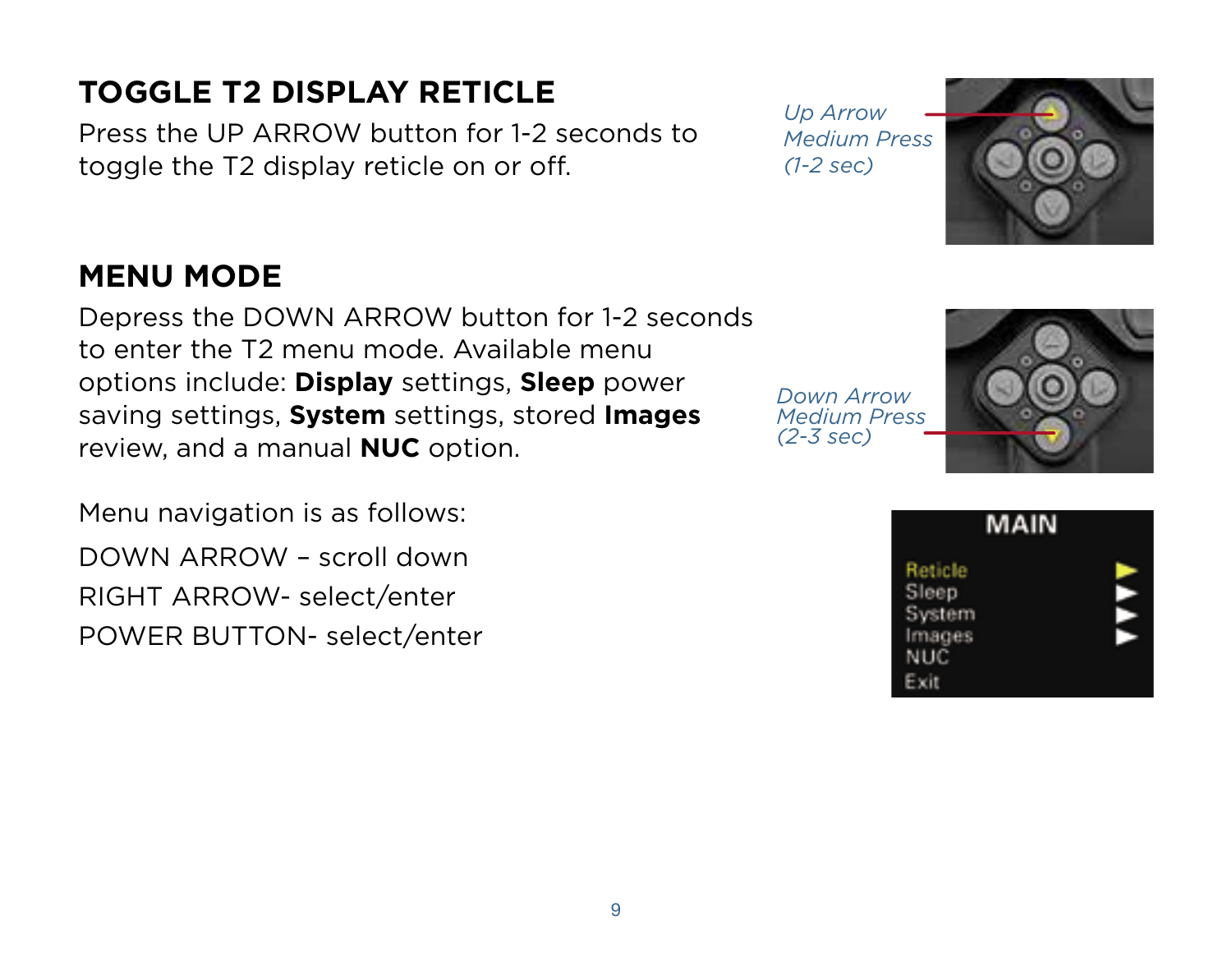## **RETICLE MENU**

There are six reticle types available for the T2 thermal display.

| 2020へへ中央    |  |  |
|-------------|--|--|
| 1 2 3 4 5 6 |  |  |

The thermal on-screen digital reticle can be adjusted for alignment sighting a weapon or coalignment with another device. The reticle can be adjusted +/- 20 pixels in horizontal (Hor) and vertical (Ver) axes.

The T2 laser range finder includes a visible red laser pointer that can be toggled on to confirm where the LRF is pointing. If installed, remove the laser pointer cap with a slotted screwdriver as shown. When the pointer is turned ON in the menu, the red pointer will appear until the pointer is turned OFF or the menu is exited. Replace cap when not in use.



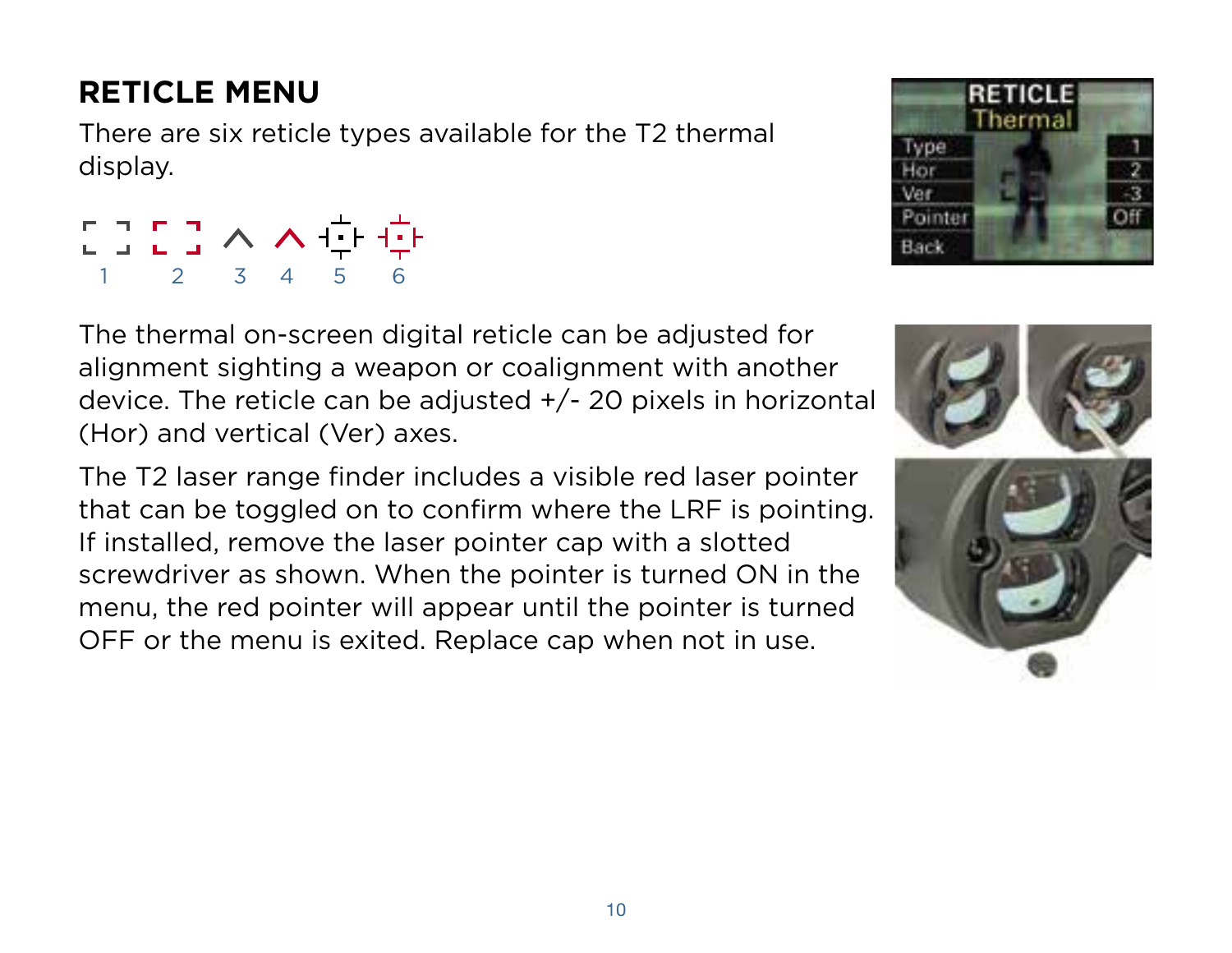### **SLEEP MENU**

The sleep menu offers battery saving options. Dim and Shutoff timer can be individually set to:

Off  $>1$  min.  $> 5$  min.  $> 10$  min.

The T2 will exit Dim mode after slight movement. Shutdown powers the T2 down. Shutdown mode has priority over Dim mode if both modes are set to the same timer.

#### **SYSTEM MENU**

Distance units can be in either Yards (IMP) or Meters (SI).

Version represents the current T2 firmware version. Refer to FIRMWARE update guidance below for more information.

Selecting RESET ALL resets all settings (sleep, reticle, color, etc.) to factory settings.



| <b>SYSTEM</b> |     |  |  |  |
|---------------|-----|--|--|--|
| Units         | IMP |  |  |  |
| Version       |     |  |  |  |
| $v1.0.1 - 1$  |     |  |  |  |
| Reset All     |     |  |  |  |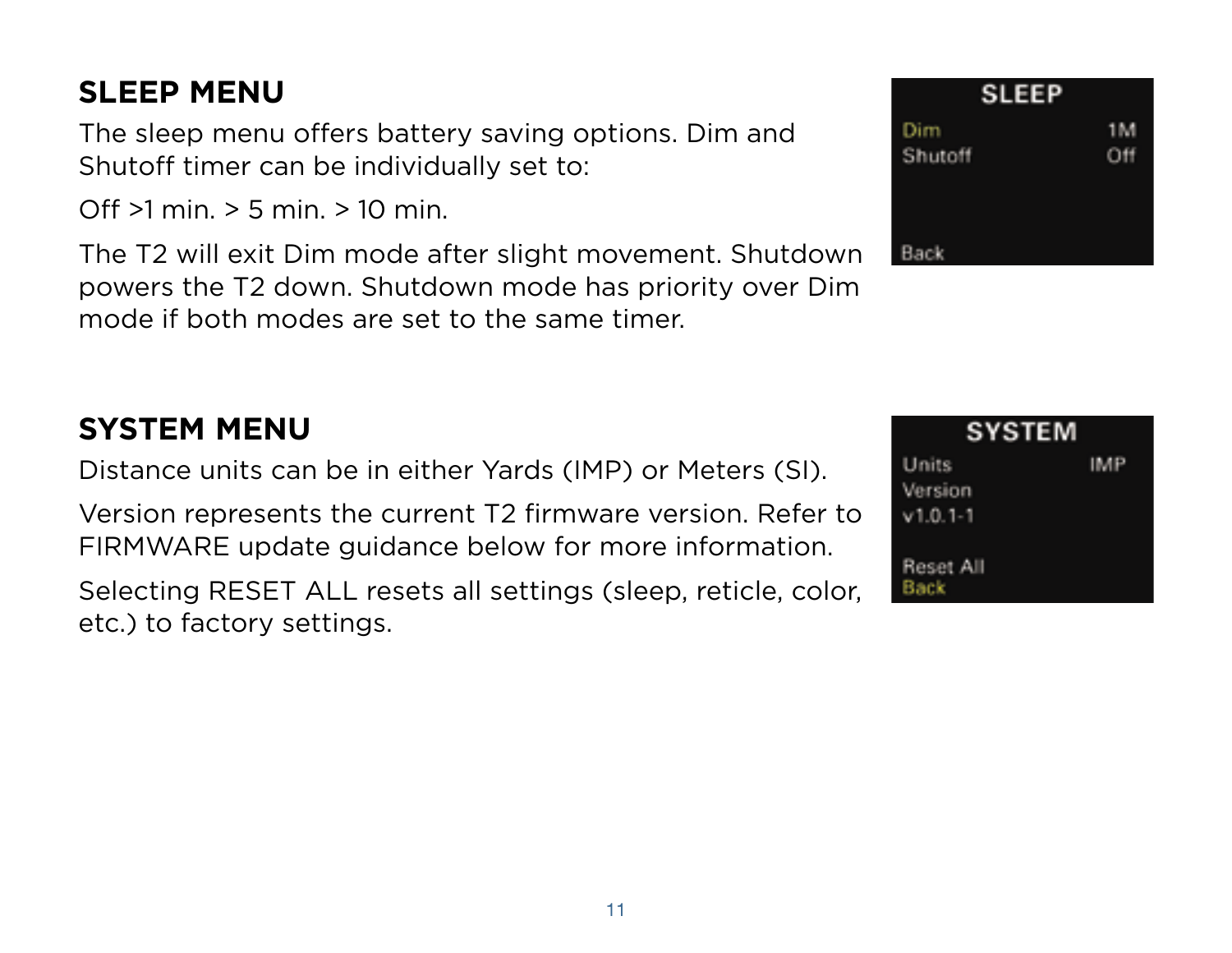## **IMAGES MENU**

Screenshots can be reviewed by selecting IM-AGES. Press the UP or DOWN ARROW to scroll through screenshots. Press the POWER button for 4 seconds to delete a captured image. Press the POWER button for 10 seconds to delete all

#### screenshots. Press the POWER button to return to the MAIN menu.

## **NON-UNIFORMITY CORRECTION (NUC)**

The T2 conducts automatic NUC calibrations during operation every 30 seconds.

However, the operator can manually perform a NUC by highlighting and selecting the NUC option from the MENU. The T2 will perform a NUC and exit menu mode.

#### MAIN Reticle Sleen Svstem Images **NUC** Exit

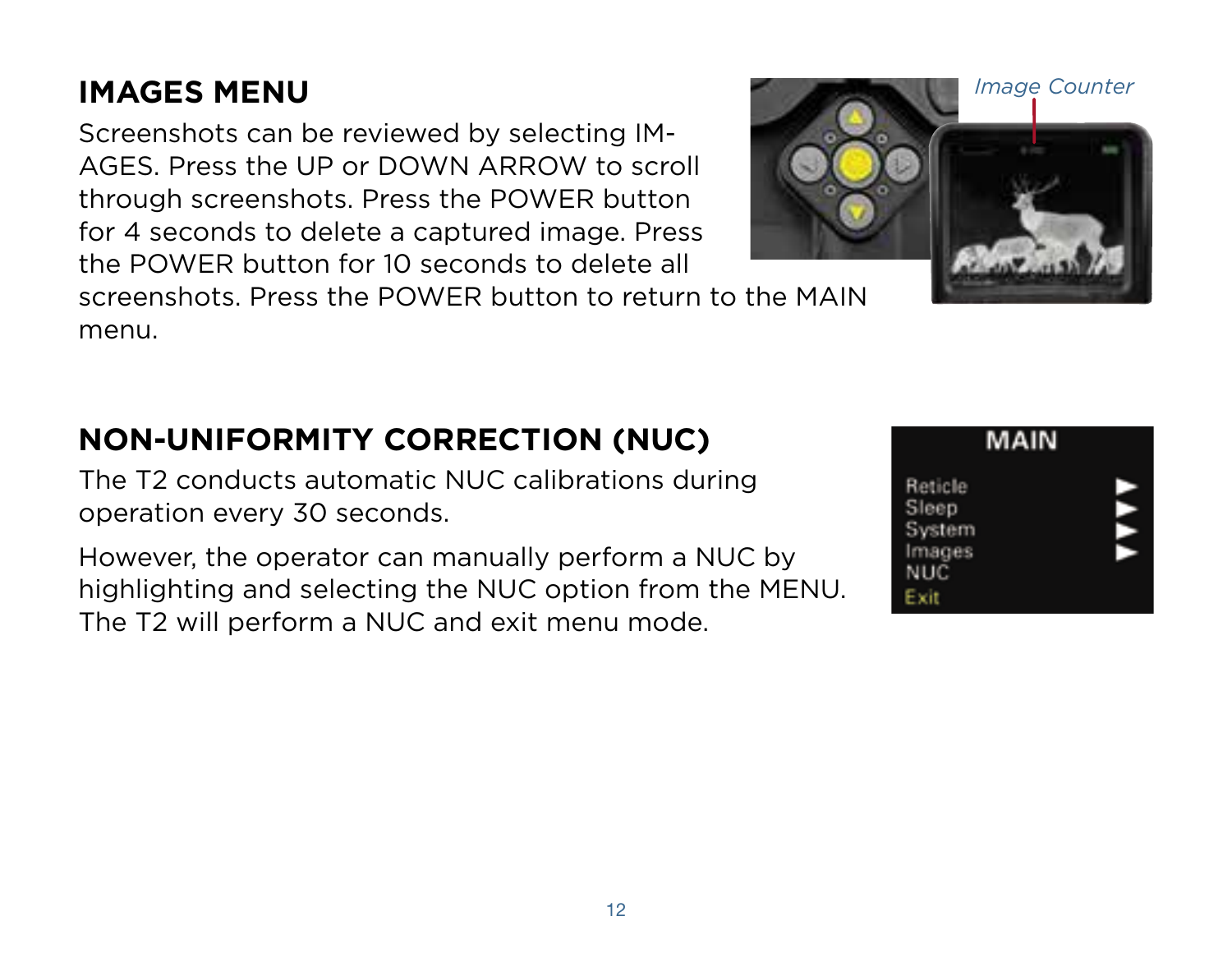## **USB FIRMWARE UPDATES / IMAGE DOWNLOADS**

Connect supplied USB-C cable to the T2 and a computer (MAC/PC). The unit will automatically detect the USB connection and a USB menu will appear. Select the desired option. The T2 will power down when the host USB connection removed.



Note the current firmware version in the SYSTEM MENU, i.e. v3.1.35-6. Visit the Downloads page at Sectoroptics.com to download the latest firmware. Note the downloaded firmware file, i.e. v4.0.01-1.bin.

To update Firmware, select the "FW Update." A drive will automatically mount to the host PC/MAC as "T2 Drive." Copy and paste the new firmware file into this drive location. The T2 will indicate a "Loading" message as the new firmware is copied. After the new file is loaded directory, the T2 screen indicates the updated firmware version is loaded and an "Update" option appears. Select "Update"

to begin. "In Progress" will display while updating and a "Success" message appears when the update completes.

|                           | ×.            |
|---------------------------|---------------|
| ad, me                    |               |
|                           |               |
|                           |               |
|                           | 13/2          |
| 1 SECTOR T2 wkollport him | ENTWORTH AIDS |

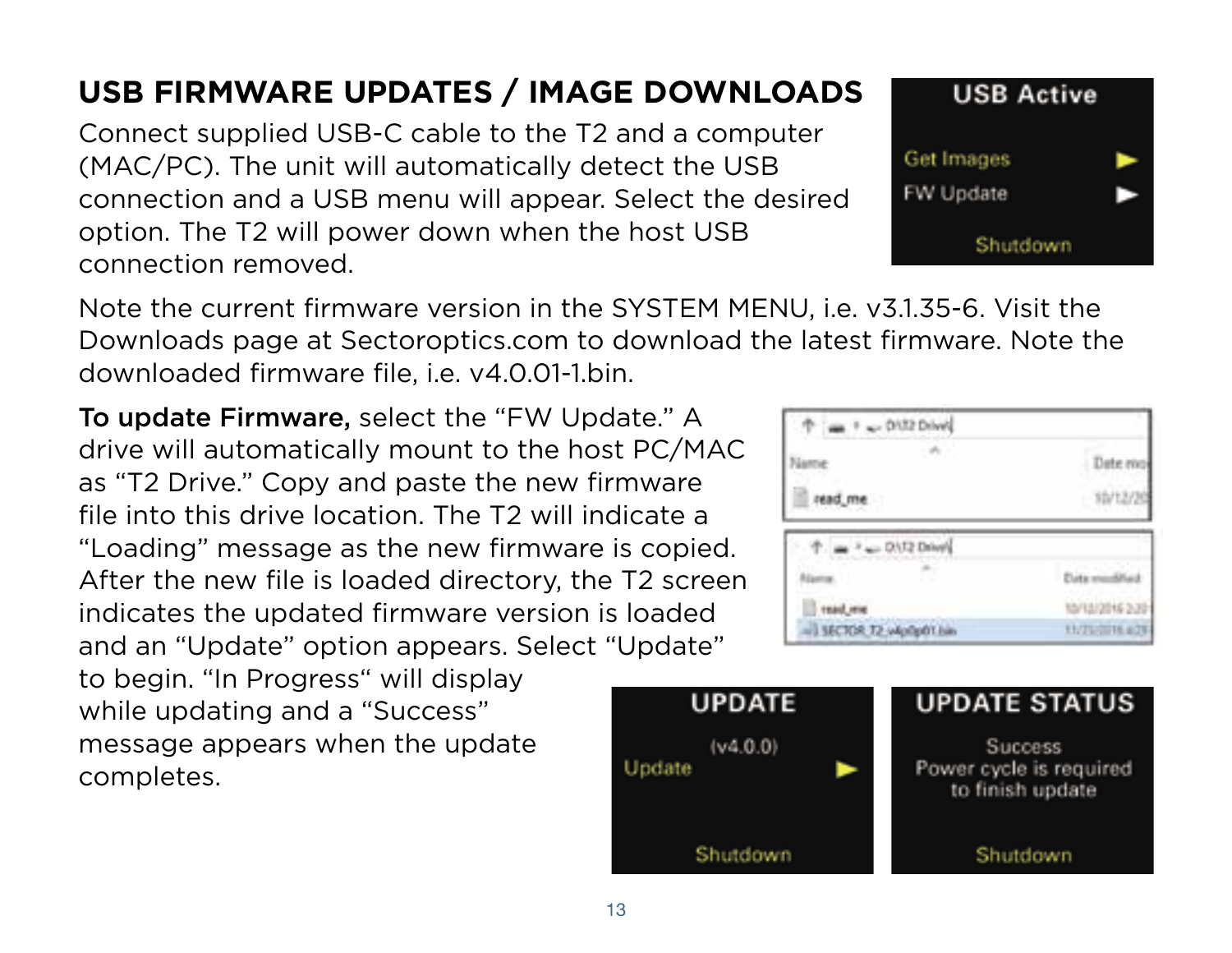To download images, select "Get Images" in the USB Active menu. The GET IMAGES submenu will open. The T2 is able to process and download 24 screenshots at a time. The IMAGE ID number corresponds with the ID number located on the screenshot during screenshot review (i.e. 15/100). Select the image lot that contains the desired screenshot ID by selecting "Next Image IDs" to toggle through all saved

**GET IMAGES**  $ID: 1$ through  $ID: 17$ Next Image IDs Download Back

screenshots. Selecting "Download" will cause a drive to mount on the host PC/ MAC as "T2 Drive" containing selected images which can then be transferred to a local file location.

*Warning: Only use the specially designed USB-C cables provided with the T2.*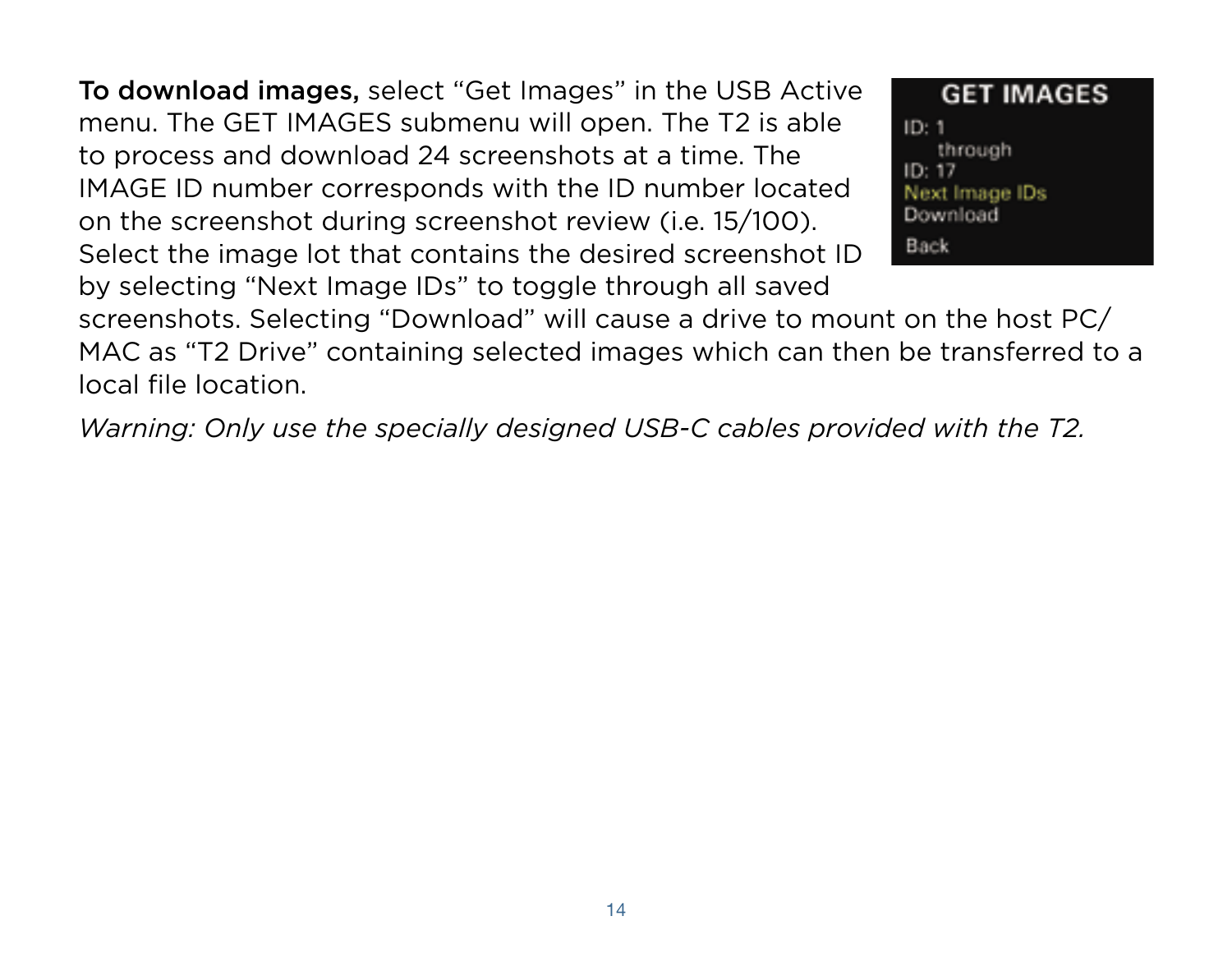#### **COPYRIGHTS AND OTHER NOTICES**

DISCLAIMER: SECTOR OPTICS RESERVES THE RIGHT TO MAKE CHANGES IN SPECIFICATIONS AT ANY TIME AND WITHOUT NOTICE. THE INFORMATION PROVIDED BY THIS DOCUMENT IS BELIEVED TO BE ACCURATE AND RELIABLE. HOWEVER, NO RESPONSIBILITY IS ASSUMED BY SECTOR OPTICS FOR ITS USE; OR FOR ANY INFRINGEMENTS OF PATENTS OR OTHER RIGHTS OF THIRD PARTIES FROM ITS USE. NO LICENSE IS GRANTED UNDER ANY PATENTS OR PATENT PIGHTS OF SECTOR **OPTICS** 

THIS DEVICE MAY CONTAIN COMMODITIES, TECHNOLOGY OR SOFTWARE SUBJECT TO EXPORT LAWS AND REGULATIONS FROM THE US AND OTHER COUNTRIES. DIVERSION CONTRARY TO LAW IS PROHIBITED.

#### **FCC STATEMENT**

THIS DEVICE COMPLIES WITH PART 15 OF THE FCC RULES. OPERATION IS SUBJECT TO THE FOLLOWING TWO CONDITIONS: (1) THIS DEVICE MAY NOT CAUSE HARMFUL INTERFERENCE, AND (2) THIS DEVICE MUST ACCEPT ANY INTERFERENCE RECEIVED, INCLUDING INTERFERENCE THAT MAY CAUSE UNDESIRED OPERATION.

#### **WARRANTY**

SECTOR OPTICS WARRANTS THIS PRODUCT AGAINST DEFECTS IN MATERIAL/WORKMANSHIP FOR 5 YEARS FROM PURCHASE. IF THE PRODUCT IS DEFECTIVE, CONTACT SECTOR OPTICS TO OBTAIN AN RMA NUMBER AND RETURN INSTRUCTIONS. SECTOR OPTICS IS NOT RESPONSIBLE FOR WARRANTY SERVICE AS A RESULT OF MISUSE, ABUSE, NEGLECT OR BY DAMAGE FROM ANY DISASTERS SUCH AS FIRE OR FLOOD. ANY SIGNS OF EXTENDED WATER SUBMERSION OR TAMPERING WILL VOID THIS WARRANTY.

01/26/21

To register your product, please visit the "Product Registration" page at S[ectorOptics.com.](https://sectoroptics.com)